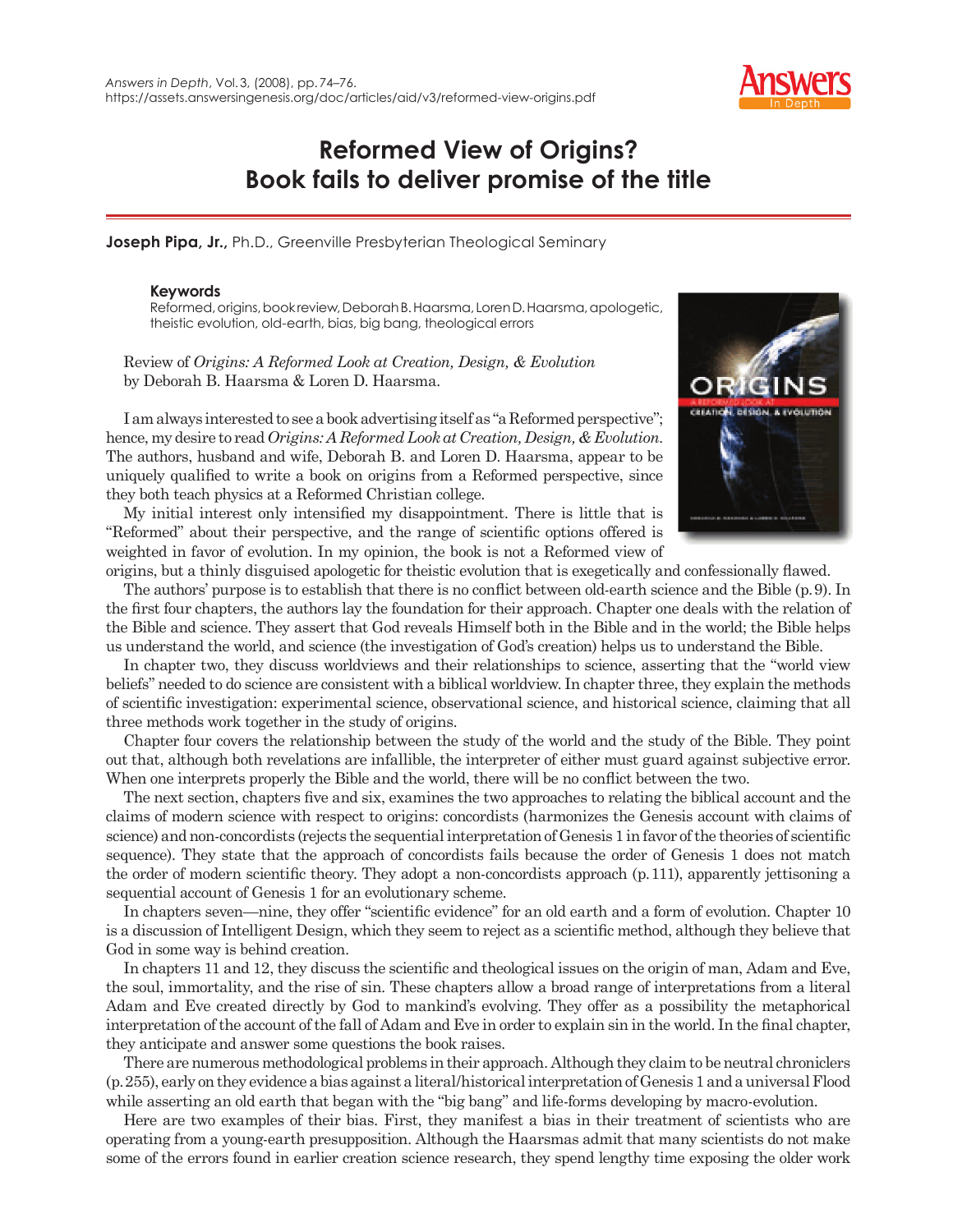Ph.D.-level scientists operating on the basis of Genesis 1 being a historical, sequential account of a literal, sixday creation (p. 98ff.).

A second manifestation of their bias is their dismissal of a universal Flood (pp. 87ff.). They assume uniformitarianism and offer no exegesis of Genesis 7.

They make many erroneous, sweeping generalizations. They assert that the literal reading of Genesis 1 teaches that God made all rocks at creation. No six-day creationist claims that God made all rocks or mountains on day three, no more than He made all the trees or all people on days three and six. Moreover, they assert that Genesis 2 is a second account of creation and that the Bible is ambiguous on sequence (p. 84). No conservative exegetes interpret Genesis 2:4ff in this manner.

More serious though are their theological errors. Little in their approach is Reformed. One of the foundational Reformed tenets is the primacy of Scripture in interpreting general revelation. John Calvin said that one could not rightly understand the world apart from the spectacles of Scripture (*Institutes* I.vi.1). Paul argues that the natural man suppresses God's revelation of creation (Romans 1:18–23). The authors naively assume that nonconverted scientists can approach origins without any bias. I am not denying that the non-Christian scientist can discover true things through scientific investigation, but one cannot separate the study of origins from spiritual "blinders" that can mar the conclusions. The Haarsmas' failure to understand this distinction is seen in the chart on page 34. They rightly point out the worldview needed to do science, but fail to show that such a worldview can only be derived from Scripture. Without a sovereign Creator, there could be no order in the universe.

Many of their positions contradict their own confessional standards: the *Canons of Dordt*, the *Heidelberg Catechism*, and the *Belgic Confession*, as well as the *Westminster Confession of Faith* and *Catechisms*. The list of some ideas they maintain as acceptable shows complete ignorance of the Reformed standards: Adam and Eve might be one human pair that evolved or a representative or symbolic group; the soul and image of God might simply be man's ability to receive and respond to commands from God; the Fall might not be a one-time historical event; the physical realm was not greatly affected by the Fall; the possibility of human death before the Fall; the allowance that God did not necessarily foreordain all details, but left things to work out randomly; and the suggestion that God accommodated Himself to erroneous views of His people when communicating the message that He is creator. For the Reformed positions on these issues see the *Belgic Confession*,<sup>1</sup> Articles 2, 3, 7, 12, 13, 14, and 17; *Heidelberg Catechism*, 2 Questions 6, 7, 26, and 27. See as well the *Westminster Confession of Faith*, 3 I, III, and IV; *Larger Catechism*, 12, 15, 17 and 26-29; *Shorter Catechism*, 7, 9, 10, 11, 18, and 19.

The larger problem, however, is their failure to exegete Scripture properly. For the authors, Scripture does not drive science, but science, Scripture. They are marketing the assumption that since there are competing interpretations of Genesis 1 and other verses, the "findings" of modern science can help decide the exegetical issues. "Science should not cause us to throw out part of the Bible or to interpret it in a way that conflicts with the rest of the Bible. On the other hand, if a passage can be interpreted in several ways that are consistent with the rest of the Bible, then God might use science to help us reach a better understanding of that passage. God created the world, and God inspired Scripture. Our goal should be to listen to what God is telling us from both sources" (p. 25). The Haarsmas grant an improper role to science in interpreting Scripture. Their methodology ignores the principles that Scripture is the primary interpreter of Scripture.

They ignore the plain grammatical meaning of Genesis 1. To accomplish their purpose, they assert that Genesis 1 is not historical narrative, yet offer no exegetical proof for the claim. In fact, they ignore the significant details that say otherwise. They fail to deal with the unique meaning of the Hebrew word *create* (*barah*), Genesis 1:1, 21, 27, 2:3. When God is the subject of this verb, it always refers to a divine supernatural act performed directly by God. The term is used often in the remainder of the Old Testament to refer to God's creation of all things and of specific acts of various days of creation (Psalm 148:1–6; Isaiah 40:26, 42:5, 45:12, 45;7, 45:18). The Greek word used to translate *barah* in the Greek version of the Old Testament is *ktizo*. This term is used in the New Testament to describe God's work of creation (Mark 13:19; Ephesians 3:9; Colossians 1:16, 3:10; and 1 Timothy 4). John offers a good summary of the New Testament's theology of creation in Revelation 10:6 when the angel swears by God "who lives forever and ever, who created heaven and the things in it, and the earth and the things in it, and the sea and the things in it." In other words, everything in the creation is a result of God's original supernatural creative activity.

They also ignore Christ's combining the term *create* with the phrase *from the beginning* to refer to the institution of marriage (Matthew 19:4–6; Mark 10:6–7). The phrase *from the beginning* refers to Genesis 1:1. Therefore, in the mind of Christ there was no long period of time between the first act of creation and the institution of marriage.